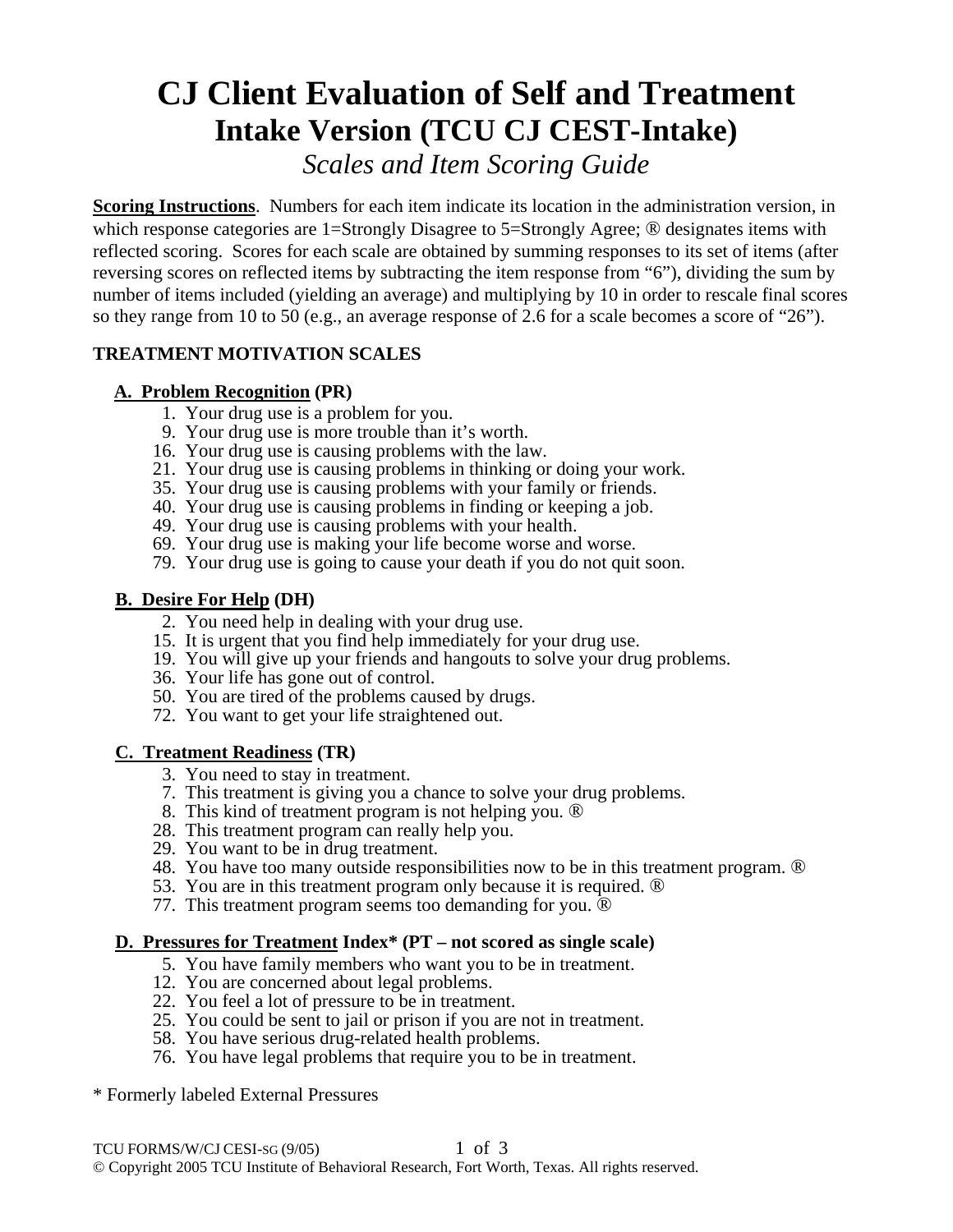### **PSYCHOLOGICAL FUNCTIONING SCALES**

#### **E. Self Esteem (SE)**

- 11. You have much to be proud of.
- 32. You feel like a failure. ®
- 39. You wish you had more respect for yourself. ®
- 52. You feel you are basically no good.  $\circledR$
- 62. In general, you are satisfied with yourself.
- 68. You feel you are unimportant to others. ®

#### **F. Depression (DP)**

- 30. You feel interested in life. ®
- 42. You feel sad or depressed.
- 44. You feel extra tired or run down.
- 54. You worry or brood a lot.
- 60. You feel hopeless about the future.
- 75. You feel lonely.

#### **G. Anxiety (AX)**

- 10. You have trouble sleeping.
- 33. You have trouble concentrating or remembering things.
- 37. You feel afraid of certain things, like elevators, crowds, or going out alone.
- 38. You feel anxious or nervous.
- 46. You have trouble sitting still for long.
- 65. You feel tense or keyed-up.
- 71. You feel tightness or tension in your muscles.

#### **H. Decision Making (DM)**

- 24. You consider how your actions will affect others.
- 27. You plan ahead.
- 43. You think about probable results of your actions.
- 47. You think about what causes your current problems.
- 51. You think of several different ways to solve a problem.
- 57. You have trouble making decisions. ®
- 61. You make good decisions.
- 64. You make decisions without thinking about consequences. ®
- 78. You analyze problems by looking at all the choices.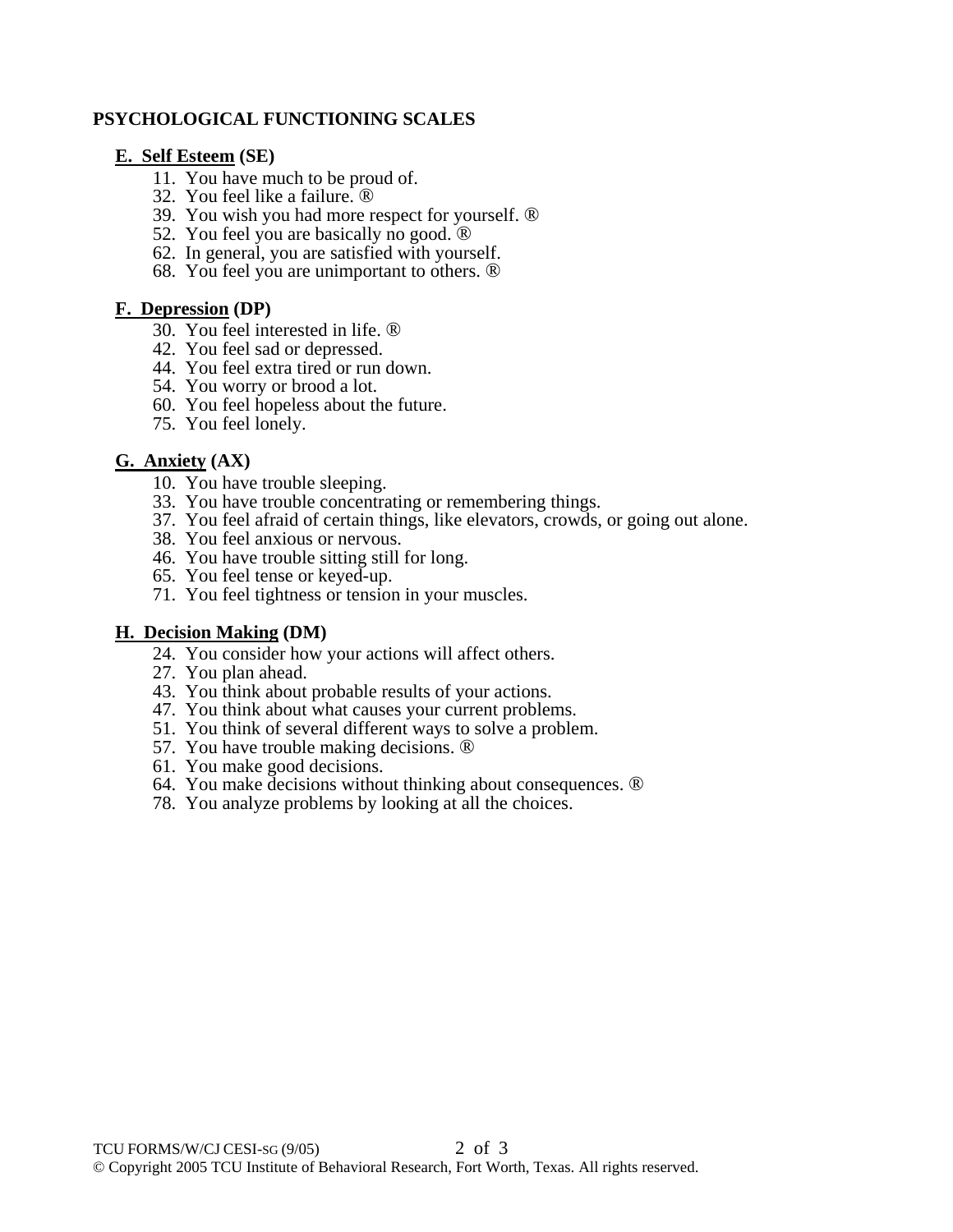## **SOCIAL FUNCTIONING SCALES**

#### **I. Childhood Problems (CP)**

- 6. You skipped school while growing up.
- 14. You took things that did not belong to you when you were young.
- 18. You had good relations with your parents while growing up. ®
- 31. You had feelings of anger and frustration during your childhood.
- 45. You got involved in arguments and fights while growing up.
- 55. While a teenager, you got into trouble with school authorities or the police.
- 67. You had good self-esteem and confidence while growing up. ®
- 74. You were emotionally or physically abused while you were young.

## **J. Hostility (HS)**

- 13. You have carried weapons, like knives or guns.
- 17. You feel a lot of anger inside you.
- 20. You have a hot temper.
- 23. You like others to feel afraid of you.
- 26. You feel mistreated by other people.
- 56. You get mad at other people easily.
- 63. You have urges to fight or hurt others.
- 80. Your temper gets you into fights or other trouble.

## **K. Risk Taking (RT)**

- 4. You only do things that feel safe. ®
- 34. You avoid anything dangerous. ®
- 41. You are very careful and cautious. ®
- 59. You like to do things that are strange or exciting.
- 66. You like to take chances.
- 70. You like the "fast" life.
- 73. You like friends who are wild.